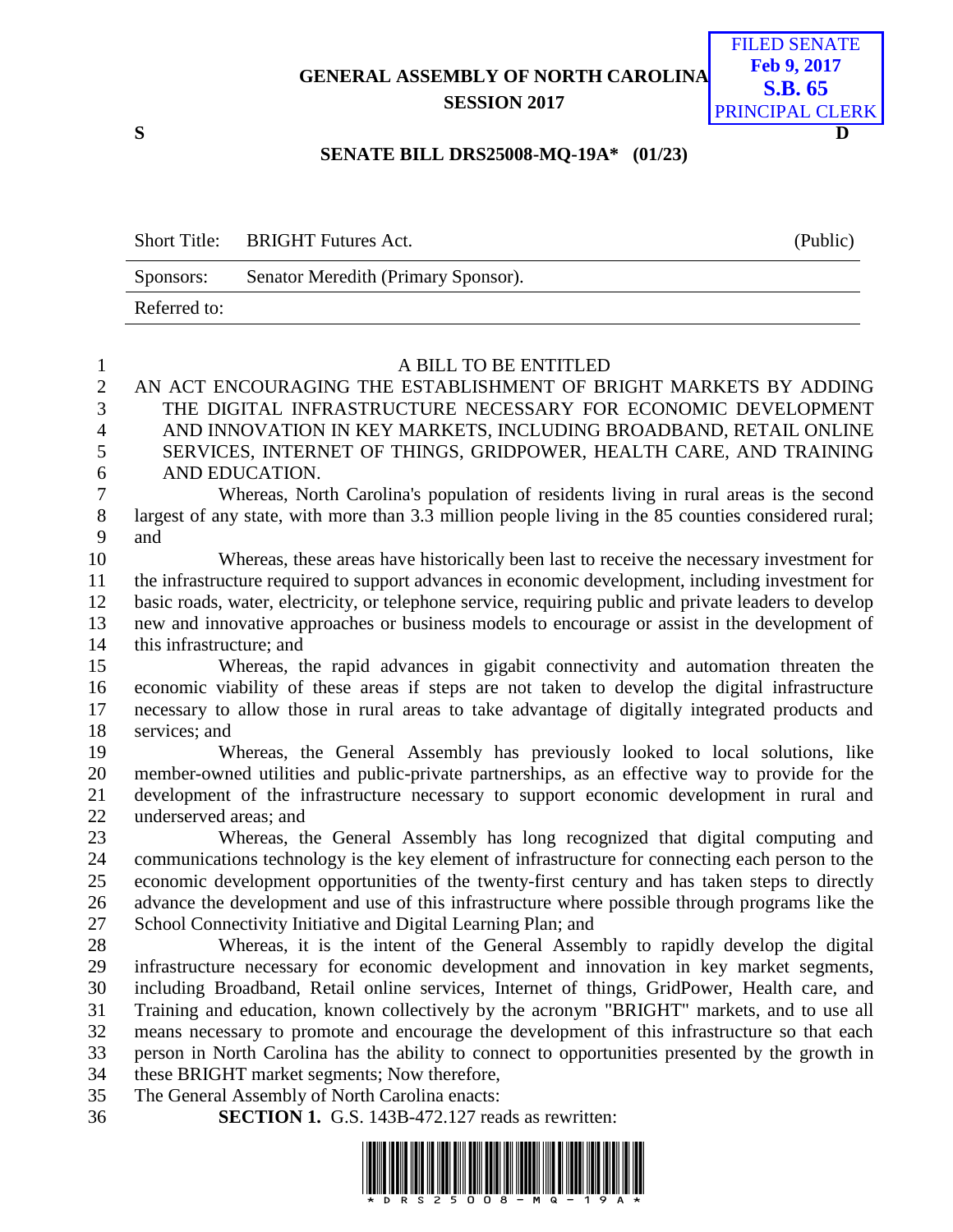|                |                   | <b>General Assembly Of North Carolina</b>                                                           | <b>Session 2017</b> |
|----------------|-------------------|-----------------------------------------------------------------------------------------------------|---------------------|
| 1              |                   | "§ 143B-472.127. Programs administered.                                                             |                     |
| $\mathbf{2}$   | (a)               | The Rural Economic Development Division shall be responsible for administering the                  |                     |
| 3              |                   | program whereby economic development grants or loans are awarded by the Rural Infrastructure        |                     |
| $\overline{4}$ |                   | Authority as provided in G.S. 143B-472.128 to local government units. The Rural Infrastructure      |                     |
| 5              |                   | Authority shall, in awarding economic development grants or loans under the provisions of this      |                     |
| 6              |                   | subsection, give priority to local government units of the counties that have one of the 80 highest |                     |
| $\overline{7}$ |                   | rankings under G.S. 143B-437.08 after the adjustment of that section. The funds available for       |                     |
| $8\,$          |                   | grants or loans under this program may be used as follows:                                          |                     |
| 9              | (1)               | To construct critical water and wastewater facilities or to provide other physical                  |                     |
| 10             |                   | infrastructure needs, including, but not limited to, natural gas, broadband, and                    |                     |
| 11             |                   |                                                                                                     |                     |
|                |                   | rail to sites where these facilities will generate private job-creating investment.                 |                     |
| 12             |                   | The grants under this subdivision shall not be subject to the provisions of                         |                     |
| 13             |                   | G.S. 143-355.4.                                                                                     |                     |
| 14             | (1a)              | To construct digital infrastructure needed to support broadband, computing, and                     |                     |
| 15             |                   | communications components where these facilities will generate private                              |                     |
| 16             |                   | job-creating investment. The grants under this subdivision shall not be subject                     |                     |
| 17             |                   | to the provisions of G.S. 143-355.4.                                                                |                     |
| 18             |                   |                                                                                                     |                     |
| 19             |                   | <b>SECTION 2.</b> G.S. 143-128.1 $C(a)$ reads as rewritten:                                         |                     |
| 20             |                   | "§ 143-128.1C. Public-private partnership construction contracts.                                   |                     |
| 21             | (a)               | Definitions for purposes of this section:                                                           |                     |
| 22             |                   |                                                                                                     |                     |
| 23             | (8)               | Public-private project. $-$ A capital improvement project undertaken for the                        |                     |
| 24             |                   | benefit of a governmental entity and a private developer pursuant to a                              |                     |
| 25             |                   | development contract that includes construction of a public facility or other                       |                     |
| 26             |                   | improvements, including paving, grading, utilities, physical infrastructure,                        |                     |
| 27             |                   | digital infrastructure to support broadband, computing, and communications                          |                     |
| 28             |                   | components, reconstruction, or repair, and may include both public and private                      |                     |
| 29             | $^{\prime\prime}$ | facilities.                                                                                         |                     |
| 30             |                   |                                                                                                     |                     |
| 31             |                   | <b>SECTION 3.</b> G.S. 143B-472.80 is amended by adding a new subdivision to read:                  |                     |
| 32             |                   | "§ 143B-472.80. North Carolina Board of Science, Technology, and Innovation; creation;              |                     |
| 33             |                   | powers and duties.                                                                                  |                     |
| 34             |                   | The North Carolina Board of Science, Technology, and Innovation of the Department of                |                     |
| 35             |                   | Commerce is created. The Board has the following powers and duties:                                 |                     |
| 36             |                   |                                                                                                     |                     |
| 37             | (5)               | On or before May 1, 2017, and annually on January 1 thereafter, the Board shall                     |                     |
| 38             |                   | report to the Governor, the chairs of the House of Representatives                                  |                     |
| 39             |                   | Appropriations Committee on Agriculture and Natural and Economic                                    |                     |
| 40             |                   | Resources, the chairs of the Senate Appropriations Committee on Natural and                         |                     |
| 41             |                   | Economic Resources, the Fiscal Research Division, the Secretary of                                  |                     |
| 42             |                   | Commerce, and any North Carolina nonprofit corporation with which the                               |                     |
| 43             |                   | Department of Commerce contracts pursuant to G.S. 143B-431.01 on the                                |                     |
| 44             |                   | impact that technology and innovation in the BRIGHT Markets is having on                            |                     |
| 45             |                   | economic growth and development in this State, including recommendations                            |                     |
| 46             |                   | for increasing that impact. As used in this subdivision, the term "BRIGHT"                          |                     |
| 47             |                   | Markets" means the following market segments: broadband, retail online                              |                     |
| 48             |                   | services, the internet of things, the power grid, health care, and training and                     |                     |
| 49             |                   | education. The report shall include:                                                                |                     |
| 50             |                   | An evaluation of the impact of the North Carolina Providing Access to<br><u>a.</u>                  |                     |
| 51             |                   | Capital for Entrepreneurs and Small Businesses Act in S.L. 2016-103 on                              |                     |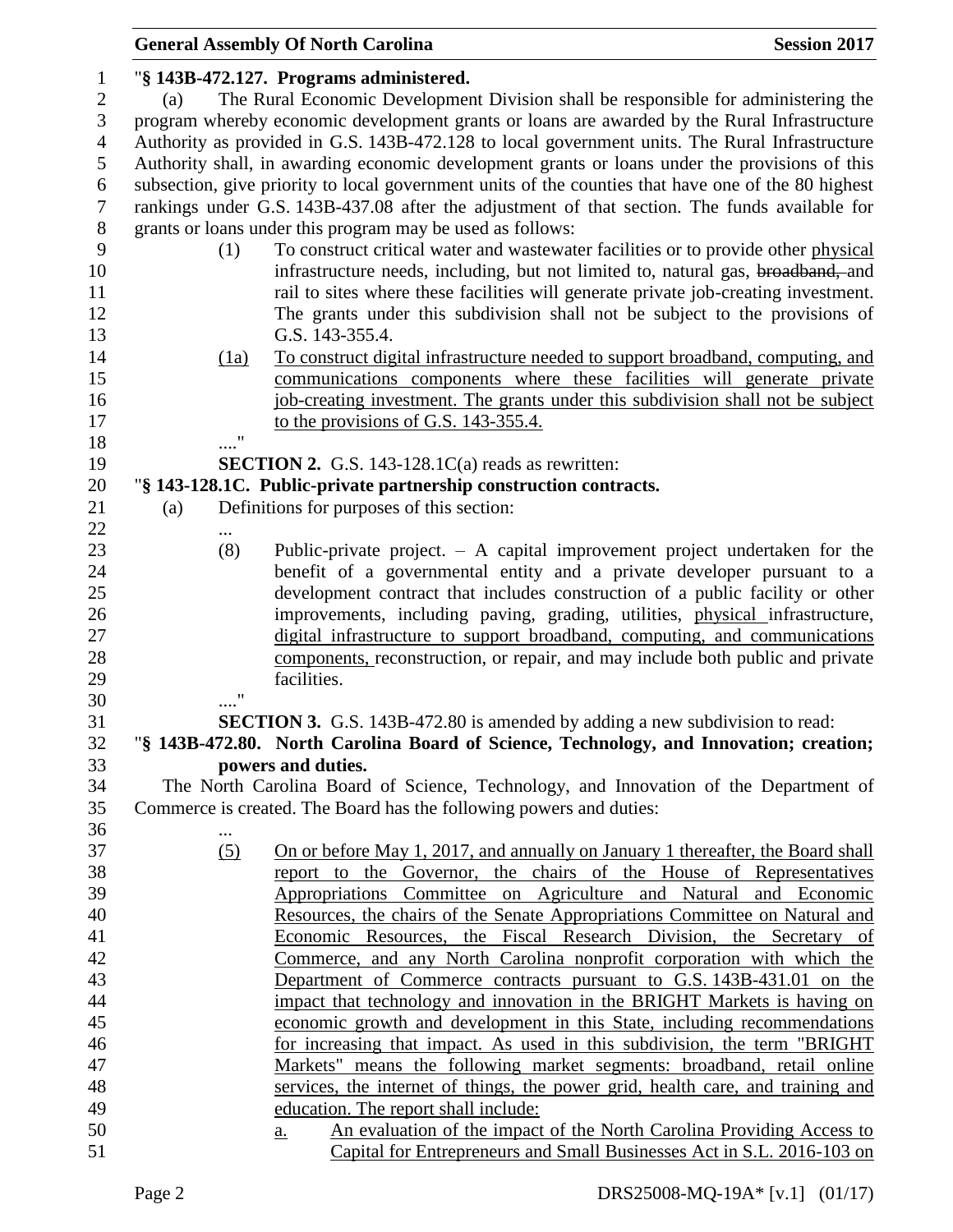|                   | <b>General Assembly Of North Carolina</b>                                                                                                                                                                                                                                                                                                                                                                                                                                                                                                                                                                                                         | <b>Session 2017</b> |
|-------------------|---------------------------------------------------------------------------------------------------------------------------------------------------------------------------------------------------------------------------------------------------------------------------------------------------------------------------------------------------------------------------------------------------------------------------------------------------------------------------------------------------------------------------------------------------------------------------------------------------------------------------------------------------|---------------------|
|                   | investment in BRIGHT Market enterprises for the previous reporting<br>year and recommendations for increasing that impact.<br>Recommendations for the establishment and funding of a BRIGHT<br><u>b.</u><br>Futures Innovation Fund, to be administered by the Office of Science,<br>Technology, and Innovation of the Department of Commerce, that<br>would be funded for at least five years to be used to provide annual<br>grants or loans to accelerate innovation by and investment in enterprises<br>in BRIGHT Market segments."<br><b>SECTION 4.</b> G.S. 115D-5.1(f) reads as rewritten:<br>"§ 115D-5.1. Workforce Development Programs. |                     |
| (f)               | The State Board shall report on an annual basis to the Joint Legislative Education                                                                                                                                                                                                                                                                                                                                                                                                                                                                                                                                                                |                     |
|                   | Oversight Committee on: on all of the following:                                                                                                                                                                                                                                                                                                                                                                                                                                                                                                                                                                                                  |                     |
| (1)               | The total amount of funds received by a company under the Customized                                                                                                                                                                                                                                                                                                                                                                                                                                                                                                                                                                              |                     |
|                   | Training Program; Program.                                                                                                                                                                                                                                                                                                                                                                                                                                                                                                                                                                                                                        |                     |
| (1a)              | The types of services sought by the company, whether for new, expanding, or                                                                                                                                                                                                                                                                                                                                                                                                                                                                                                                                                                       |                     |
|                   | existing industry.                                                                                                                                                                                                                                                                                                                                                                                                                                                                                                                                                                                                                                |                     |
| (2)               | The amount of funds per trainee received by that eompany; company.                                                                                                                                                                                                                                                                                                                                                                                                                                                                                                                                                                                |                     |
| (3)               | The amount of funds received per trainee by the community college delivering                                                                                                                                                                                                                                                                                                                                                                                                                                                                                                                                                                      |                     |
|                   | the training; training.                                                                                                                                                                                                                                                                                                                                                                                                                                                                                                                                                                                                                           |                     |
| (4)               | The number of trainees trained by the company and community eollege;                                                                                                                                                                                                                                                                                                                                                                                                                                                                                                                                                                              |                     |
|                   | andcollege.                                                                                                                                                                                                                                                                                                                                                                                                                                                                                                                                                                                                                                       |                     |
| (5)               | The number of years that company has been funded.                                                                                                                                                                                                                                                                                                                                                                                                                                                                                                                                                                                                 |                     |
| $\underline{(6)}$ | An assessment of how the Customized Training Program has been used to                                                                                                                                                                                                                                                                                                                                                                                                                                                                                                                                                                             |                     |
|                   | support companies in BRIGHT Market segments, including recommendations                                                                                                                                                                                                                                                                                                                                                                                                                                                                                                                                                                            |                     |
|                   | on how these efforts can be expanded or aligned with nondegree certification                                                                                                                                                                                                                                                                                                                                                                                                                                                                                                                                                                      |                     |
|                   | programs to increase employment in jobs shown in the NCWorks Online                                                                                                                                                                                                                                                                                                                                                                                                                                                                                                                                                                               |                     |
|                   | system that require those nondegree certifications. As used in this subdivision,                                                                                                                                                                                                                                                                                                                                                                                                                                                                                                                                                                  |                     |
|                   | the term "BRIGHT Market" means the following market segments: broadband,                                                                                                                                                                                                                                                                                                                                                                                                                                                                                                                                                                          |                     |
|                   | retail online services, the internet of things, the power grid, health care, and                                                                                                                                                                                                                                                                                                                                                                                                                                                                                                                                                                  |                     |
|                   | training and education."                                                                                                                                                                                                                                                                                                                                                                                                                                                                                                                                                                                                                          |                     |
|                   | SECTION 5. G.S. 143B-438.14 is amended by adding a new subsection to read:                                                                                                                                                                                                                                                                                                                                                                                                                                                                                                                                                                        |                     |
|                   | "§ 143B-438.14. "No Adult Left Behind" Initiative.                                                                                                                                                                                                                                                                                                                                                                                                                                                                                                                                                                                                |                     |
|                   |                                                                                                                                                                                                                                                                                                                                                                                                                                                                                                                                                                                                                                                   |                     |
| (e)               | On or before May 1, 2017, and annually on January 1 thereafter, the NCWorks                                                                                                                                                                                                                                                                                                                                                                                                                                                                                                                                                                       |                     |
|                   | Commission shall submit to the Governor and to the chairs of the House of Representatives                                                                                                                                                                                                                                                                                                                                                                                                                                                                                                                                                         |                     |
|                   | Appropriations Committee on Agriculture and Natural and Economic Resources, the chairs of the<br>Senate Appropriations Committee on Natural and Economic Resources, and the Fiscal Research                                                                                                                                                                                                                                                                                                                                                                                                                                                       |                     |
|                   | Division the following regarding BRIGHT Market segments, which phrase means broadband,                                                                                                                                                                                                                                                                                                                                                                                                                                                                                                                                                            |                     |
|                   | retail online services, the internet of things, the power grid, health care, and training and                                                                                                                                                                                                                                                                                                                                                                                                                                                                                                                                                     |                     |
| education:        |                                                                                                                                                                                                                                                                                                                                                                                                                                                                                                                                                                                                                                                   |                     |
| (1)               | An assessment of current adult educational programs to expand economic                                                                                                                                                                                                                                                                                                                                                                                                                                                                                                                                                                            |                     |
|                   | opportunities for adult workers in BRIGHT Market segments.                                                                                                                                                                                                                                                                                                                                                                                                                                                                                                                                                                                        |                     |
| (2)               | An evaluation of nondegree certifications, as reflected in the NCWorks Online                                                                                                                                                                                                                                                                                                                                                                                                                                                                                                                                                                     |                     |
|                   | system, that are being offered, including recommendations for how certification                                                                                                                                                                                                                                                                                                                                                                                                                                                                                                                                                                   |                     |
|                   | programs can be expanded, accelerated, and made more readily accessible.                                                                                                                                                                                                                                                                                                                                                                                                                                                                                                                                                                          |                     |
| $\left(3\right)$  | An evaluation of how data in the NCWorks Online system is made available for                                                                                                                                                                                                                                                                                                                                                                                                                                                                                                                                                                      |                     |
|                   | use in conjunction with other workforce and education data in systems operated                                                                                                                                                                                                                                                                                                                                                                                                                                                                                                                                                                    |                     |
|                   | by other State agencies, including the Department of Information Technology.                                                                                                                                                                                                                                                                                                                                                                                                                                                                                                                                                                      |                     |
|                   | The evaluation shall include recommendations for how information can be                                                                                                                                                                                                                                                                                                                                                                                                                                                                                                                                                                           |                     |
|                   | more readily shared with public and private enterprises through application                                                                                                                                                                                                                                                                                                                                                                                                                                                                                                                                                                       |                     |